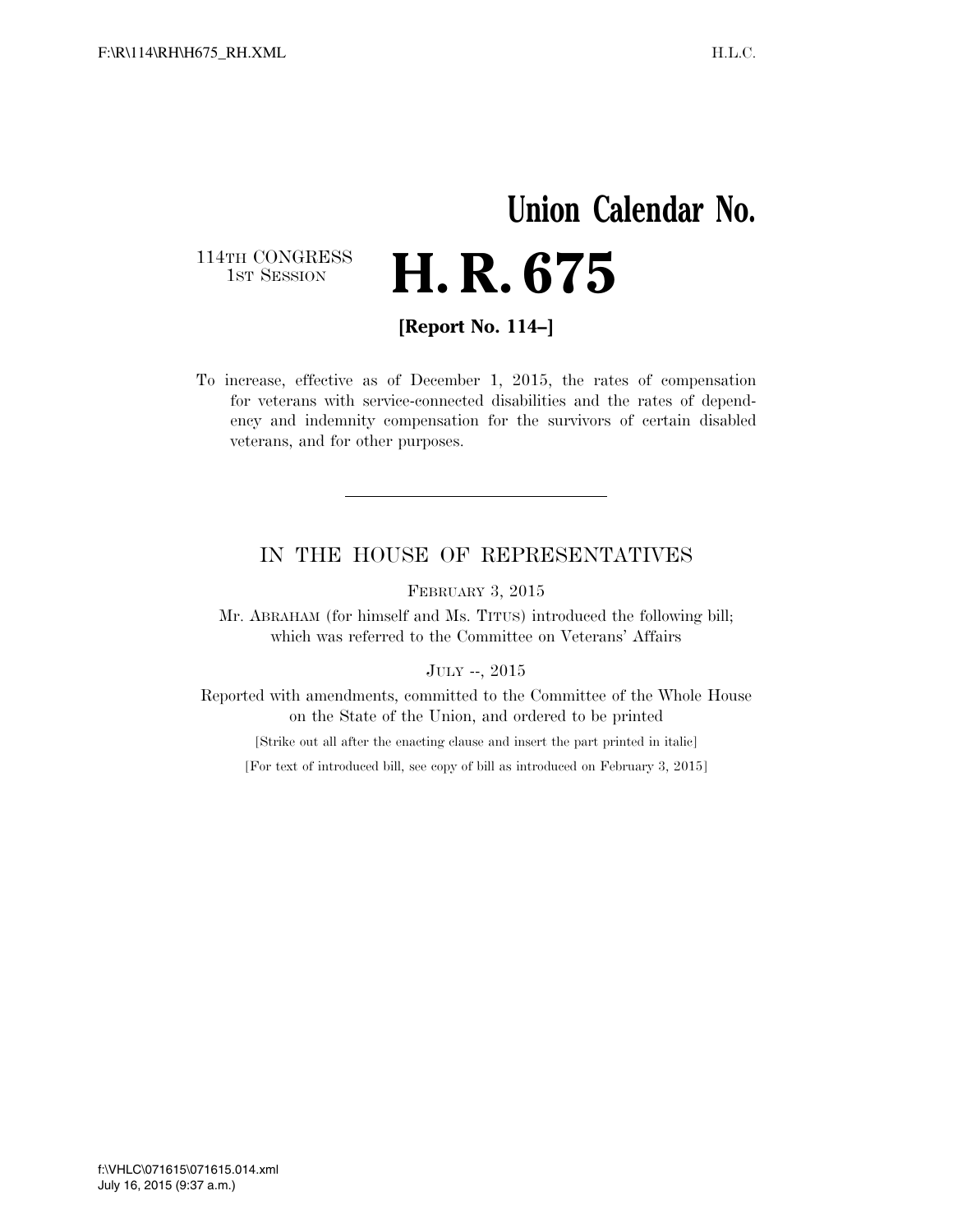# **A BILL**

To increase, effective as of December 1, 2015, the rates of compensation for veterans with service-connected disabilities and the rates of dependency and indemnity compensation for the survivors of certain disabled veterans, and for other purposes.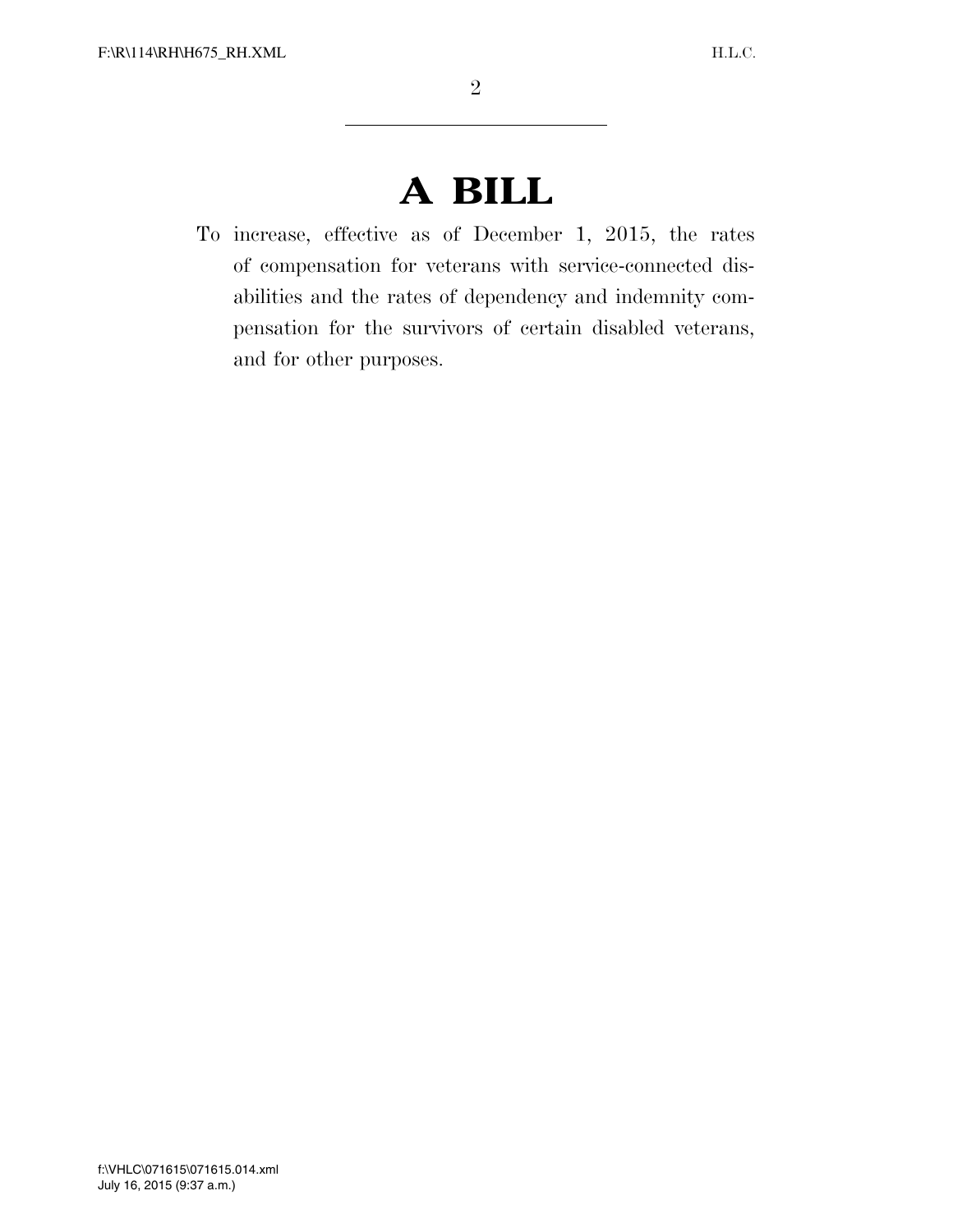1 *Be it enacted by the Senate and House of Representa-*2 *tives of the United States of America in Congress assembled,*  3 *SECTION 1. SHORT TITLE; TABLE OF CONTENTS.*  4 *(a) SHORT TITLE.—This Act may be cited as the ''Vet-*5 *erans' Compensation Cost-of-Living Adjustment Act of*  6 *2015''.*  7 *(b) TABLE OF CONTENTS.—The table of contents for*  8 *this Act is as follows: Sec. 1. Short title; table of contents. TITLE I—COMPENSATION COST-OF-LIVING ADJUSTMENT Sec. 101. Increase in rates of disability compensation and dependency and indemnity compensation. Sec. 102. Publication of adjusted rates. TITLE II—UNITED STATES COURT OF APPEALS FOR VETERANS CLAIMS Sec. 201. Extending temporary expansion of United States Court of Appeals for Veterans Claims. Sec. 202. Recall of retired judges of United States Court of Appeals for Veterans Claims. Sec. 203. Life insurance program relating to judges of United States Court of Appeals for Veterans Claims. Sec. 204. Voluntary contributions to enlarge survivors' annuity. Sec. 205. Salaries of judges of United States Court of Appeals for Veterans Claims. Sec. 206. Selection of chief judge of United States Court of Appeals for Veterans Claims. TITLE III—IMPROVEMENT OF CLAIMS PROCESSING Sec. 301. Interim payments of compensation benefits under laws administered by the Secretary of Veterans Affairs. Sec. 302. Claims processors training. Sec. 303. Notice of average times for processing claims and percentage of claims approved. TITLE IV—OTHER MATTERS Sec. 401. Clarification of eligible recipients of certain accrued benefits upon death of beneficiary. Sec. 402. Observance of Veterans Day.*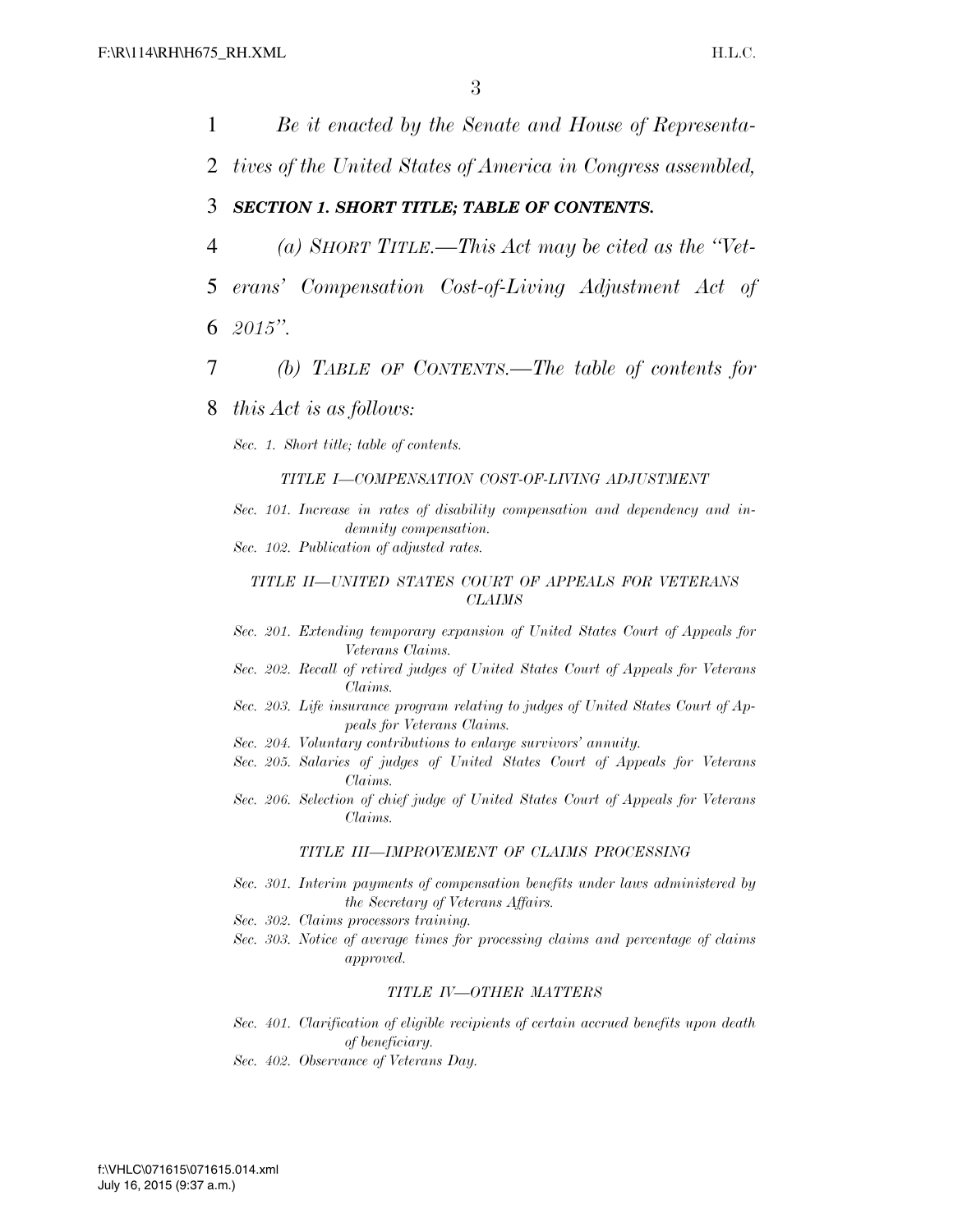## *TITLE I—COMPENSATION COST-OF-LIVING ADJUSTMENT*

 *SEC. 101. INCREASE IN RATES OF DISABILITY COMPENSA- TION AND DEPENDENCY AND INDEMNITY COMPENSATION.* 

 *(a) RATE ADJUSTMENT.—Effective on December 1, 2015, the Secretary of Veterans Affairs shall increase, in accordance with subsection (c), the dollar amounts in effect on November 30, 2015, for the payment of disability com- pensation and dependency and indemnity compensation under the provisions specified in subsection (b).* 

 *(b) AMOUNTS TO BE INCREASED.—The dollar amounts to be increased pursuant to subsection (a) are the following:* 

 *(1) WARTIME DISABILITY COMPENSATION.—Each of the dollar amounts under section 1114 of title 38, United States Code.* 

 *(2) ADDITIONAL COMPENSATION FOR DEPEND- ENTS.—Each of the dollar amounts under section 1115(1) of such title.* 

 *(3) CLOTHING ALLOWANCE.—The dollar amount under section 1162 of such title.* 

 *(4) DEPENDENCY AND INDEMNITY COMPENSA-TION TO SURVIVING SPOUSE.—Each of the dollar*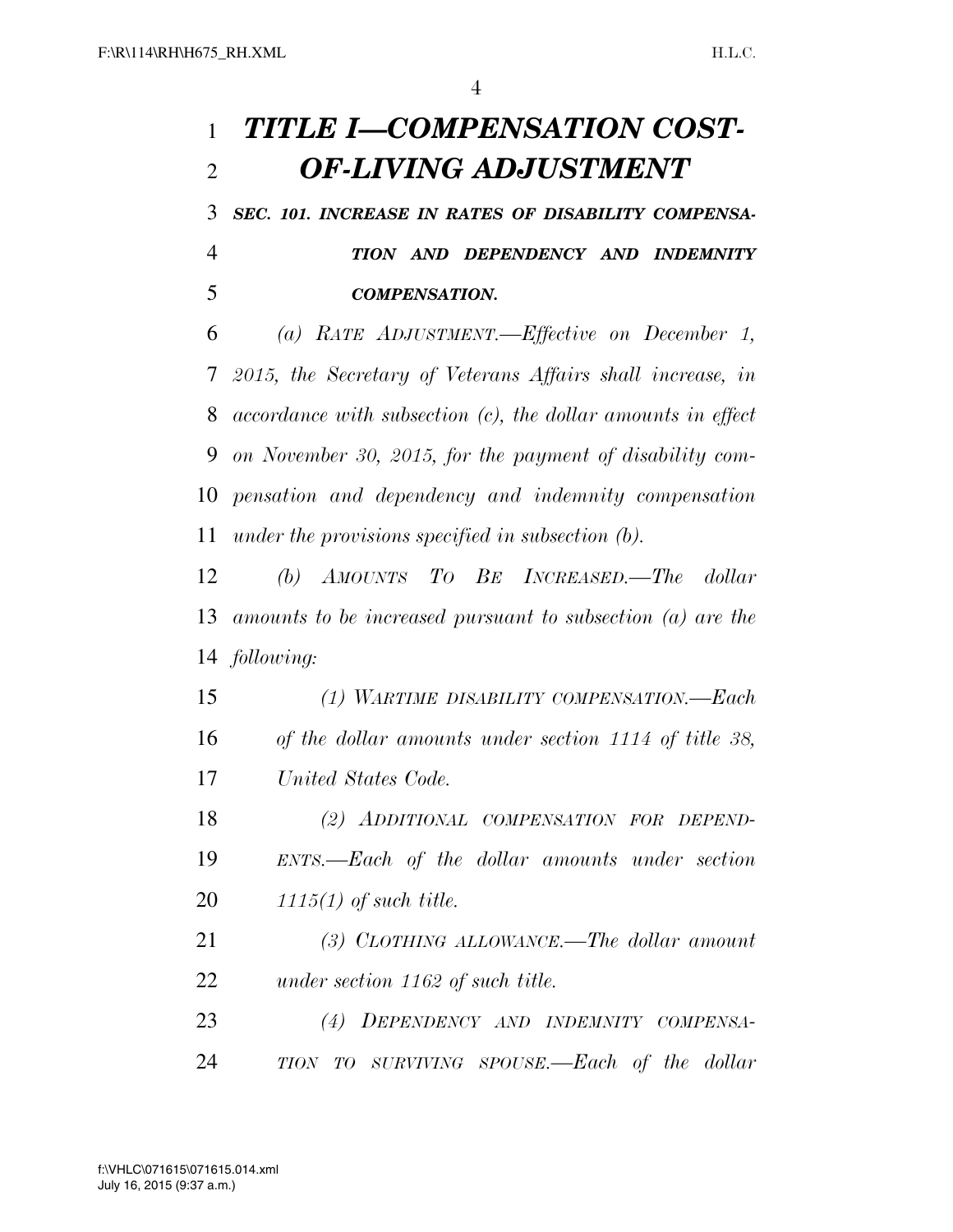| $\mathbf{1}$   | amounts under subsections $(a)$ through $(d)$ of section        |
|----------------|-----------------------------------------------------------------|
| $\overline{2}$ | 1311 of such title.                                             |
| 3              | (5) DEPENDENCY AND INDEMNITY COMPENSA-                          |
| $\overline{4}$ | TION TO CHILDREN.—Each of the dollar amounts                    |
| 5              | under sections $1313(a)$ and $1314$ of such title.              |
| 6              | (c) DETERMINATION OF INCREASE.                                  |
| 7              | $(1)$ PERCENTAGE.—Except as provided in para-                   |
| 8              | graph (2), each dollar amount described in subsection           |
| 9              | $(b)$ shall be increased by the same percentage as the          |
| 10             | percentage by which benefit amounts payable under               |
| 11             | title II of the Social Security Act (42 U.S.C. 401 et           |
| 12             | seq.) are increased effective December 1, 2015, as a re-        |
| 13             | sult of a determination under section $215(i)$ of such          |
| 14             | Act (42 U.S.C. 415(i)).                                         |
| 15             | (2) ROUNDING.—Each dollar amount increased                      |
| 16             | under paragraph $(1)$ , if not a whole dollar amount,           |
| 17             | shall be rounded to the next lower whole dollar                 |
| 18             | amount.                                                         |
| 19             | (d) SPECIAL RULE.—The Secretary of Veterans Affairs             |
| 20             | may adjust administratively, consistent with the increases      |
| 21             | made under subsection $(a)$ , the rates of disability compensa- |
| 22             | tion payable to persons under section 10 of Public Law 85–      |
| 23             | 857 (72 Stat. 1263) who have not received compensation          |
| 24             | under chapter 11 of title 38, United States Code.               |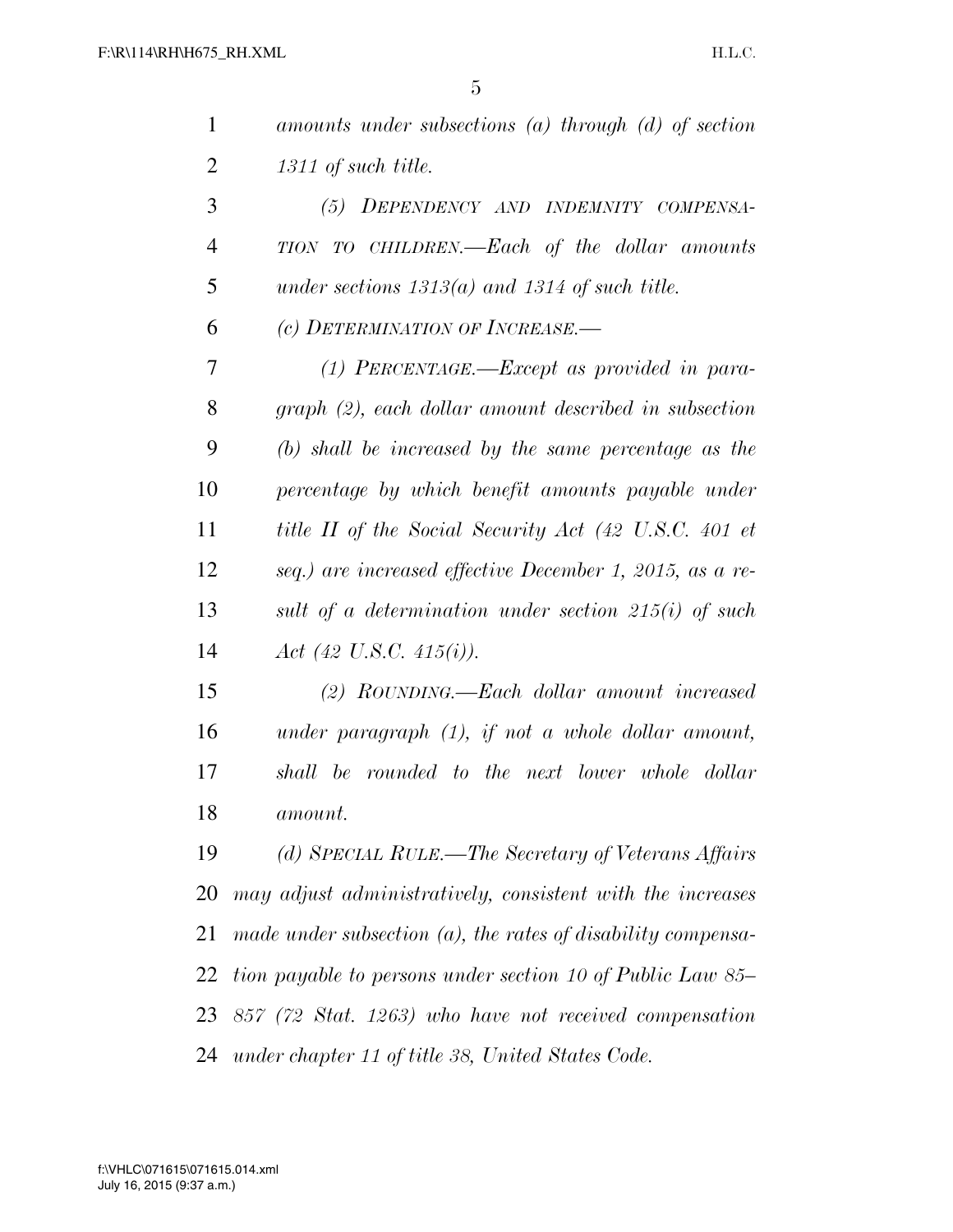## *SEC. 102. PUBLICATION OF ADJUSTED RATES. The Secretary of Veterans Affairs shall publish in the Federal Register the amounts specified in section 101(b), as increased under that section, not later than the date on which the matters specified in section 215(i)(2)(D) of the Social Security Act (42 U.S.C. 415(i)(2)(D)) are required to be published by reason of a determination made under section 215(i) of such Act during fiscal year 2016. TITLE II—UNITED STATES COURT OF APPEALS FOR VET- ERANS CLAIMS SEC. 201. EXTENDING TEMPORARY EXPANSION OF UNITED STATES COURT OF APPEALS FOR VETERANS CLAIMS. Section 7253(i)(2) of title 38, United States Code, is amended by striking ''January 1, 2013'' and inserting ''January 1, 2020''. SEC. 202. RECALL OF RETIRED JUDGES OF UNITED STATES COURT OF APPEALS FOR VETERANS CLAIMS. Paragraph (1) of section 7257(b) of title 38, United States Code, is amended to read as follows: ''(1)(A) The chief judge may recall for further service on the Court a recall-eligible retired judge in accordance with this section. Such a recall shall be made upon written certification by the chief judge that substantial service is*

*expected to be performed by the retired judge for such pe-*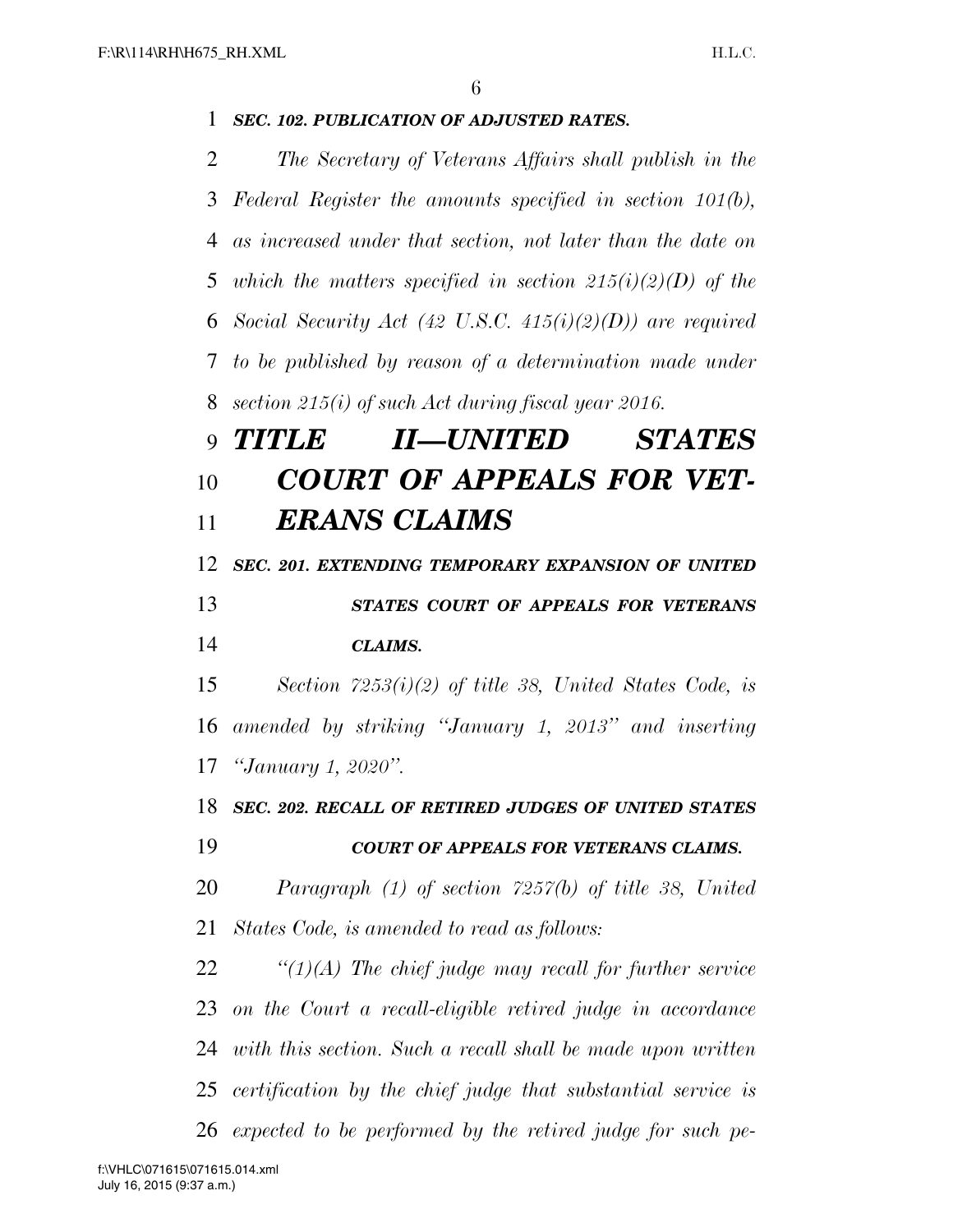*riod, not to exceed 90 days (or the equivalent), as deter- mined by the chief judge to be necessary to meet the needs of the Court.* 

 *''(B)(i) A recall-eligible judge may request that the chief judge recall the recall-eligible judge for a period of service of not less than 90 days (or the equivalent).* 

 *''(ii) The chief judge shall approve a request made by a recall-eligible judge pursuant to clause (i) unless the chief judge certifies, in writing, that the Court does not have—* 

 *''(I) sufficient work to assign such recall-eligible judge during the period of recalled service; or* 

 *''(II) sufficient resources to provide to such re- call-eligible judge appropriate administrative and of-fice support.* 

 *''(iii) At any time during the period of recalled service of a judge who is recalled pursuant to clause (i), the chief judge may terminate such recalled service if the chief judge makes a written certification described in clause (ii).''.* 

 *SEC. 203. LIFE INSURANCE PROGRAM RELATING TO JUDGES OF UNITED STATES COURT OF AP-*

### *PEALS FOR VETERANS CLAIMS.*

 *(a) IN GENERAL.—Section 7281 of title 38, United States Code, is amended by adding at the end the following: ''(j) For purposes of chapter 87 of title 5, a judge who is in regular active service and a judge who is retired under*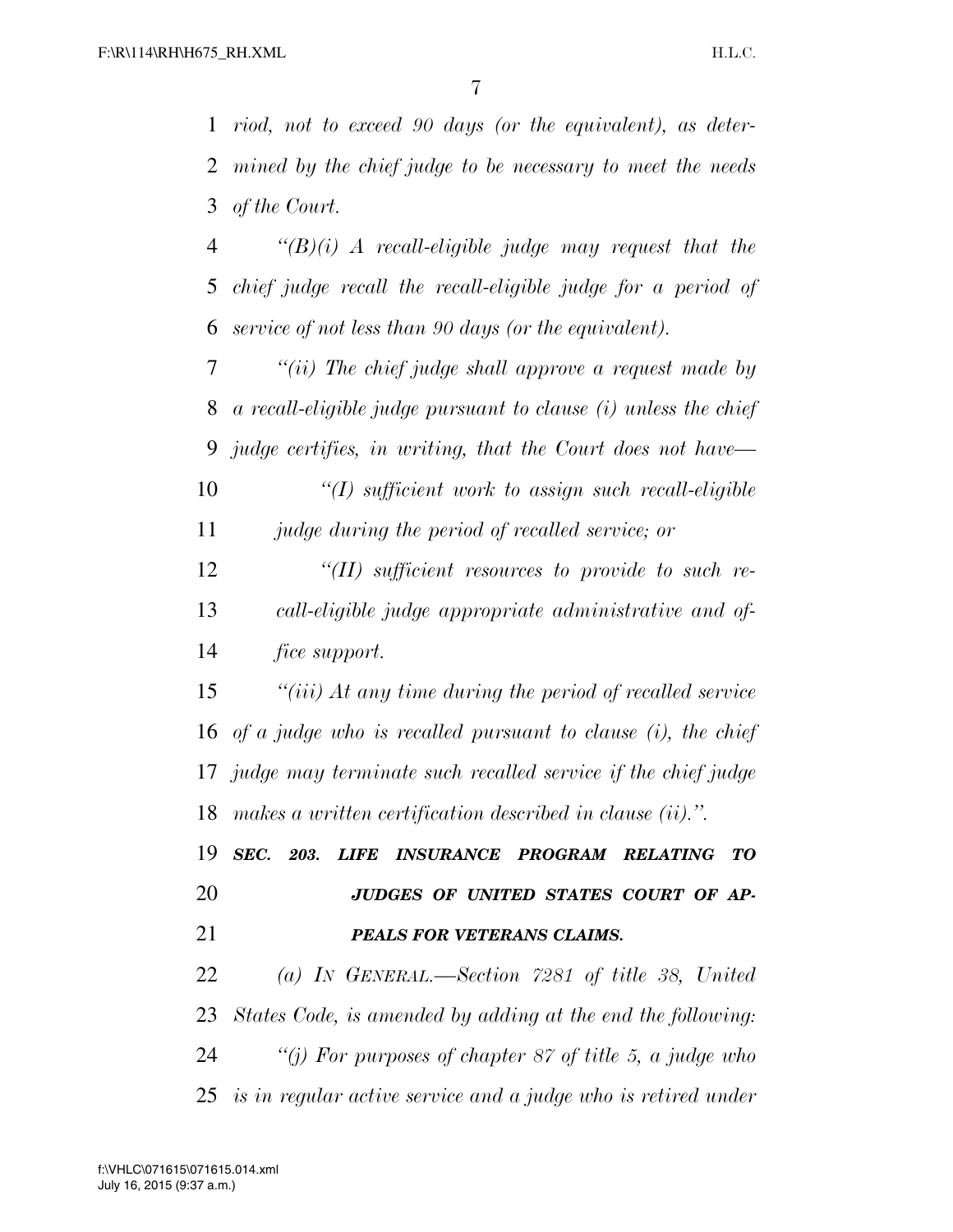*section 7296 of this title or under chapter 83 or 84 of title 5 shall be treated as an employee described in section 8701(a)(5) of title 5.''.* 

 *(b) EFFECTIVE DATE.—The amendment made by sub- section (a) shall apply with respect to any payment made on or after the first day of the first applicable pay period beginning on or after the date of the enactment of this Act. SEC. 204. VOLUNTARY CONTRIBUTIONS TO ENLARGE SUR-VIVORS' ANNUITY.* 

 *Section 7297 of title 38, United States Code, is amend-ed by adding at the end the following new subsection:* 

 *''(p)(1) A covered judge who makes an election under subsection (b) may purchase, in three-month increments, up to an additional year of service credit for each year of Fed- eral judicial service completed, under the terms set forth in this section.* 

 *''(2) In this subsection, the term 'covered judge' means any of the following:* 

*''(A) A judge in regular active service.* 

 *''(B) A retired judge who is a recall-eligible re- tired judge pursuant to subsection (a) of section 7257 of this title.* 

 *''(C) A retired judge who would be a recall-eligi- ble retired judge pursuant to subsection (a) of section 7257 but for—*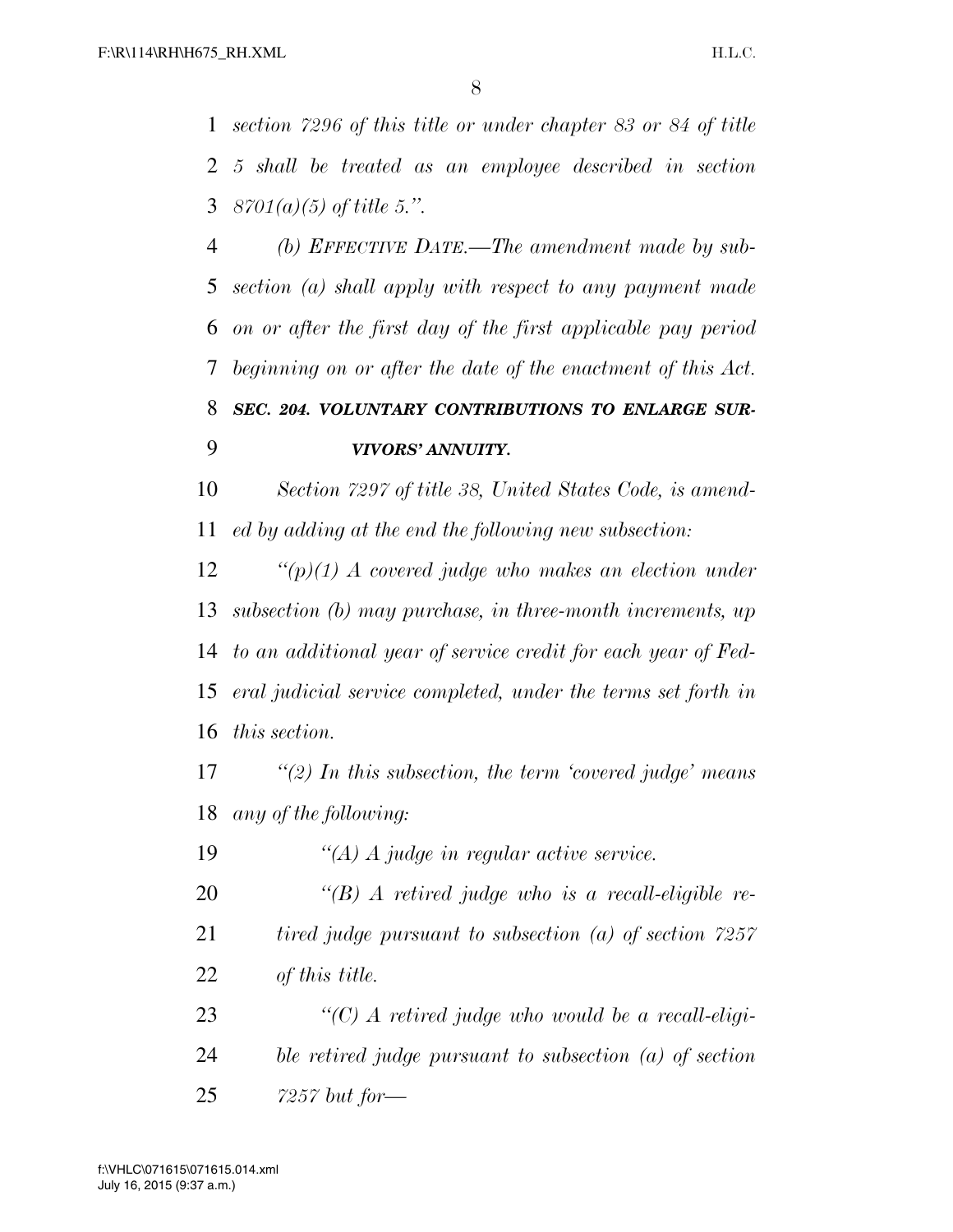| $\mathbf{1}$   | $``(i)$ meeting the aggregate recall service re-             |
|----------------|--------------------------------------------------------------|
| 2              | quirements under subsection $(b)(3)$ of such sec-            |
| 3              | tion; or                                                     |
| $\overline{4}$ | $``(ii)$ being permanently disabled as de-                   |
| 5              | scribed by subsection $(b)(4)$ of such section.".            |
| 6              | SEC. 205. SALARIES OF JUDGES OF UNITED STATES COURT          |
| 7              | OF APPEALS FOR VETERANS CLAIMS.                              |
| 8              | Section $7253(e)$ of title 38, United States Code, is        |
| 9              | amended by striking "district courts" and inserting "courts" |
| 10             | of appeals".                                                 |
| 11             | <b>SEC. 206. SELECTION OF CHIEF JUDGE OF UNITED STATES</b>   |
| 12             | <b>COURT OF APPEALS FOR VETERANS CLAIMS.</b>                 |
| 13             | Section $7253(d)$ of title 38, United States Code, is        |
| 14             | $amended-$                                                   |
| 15             | $(1)$ in paragraph $(1)$ —                                   |
| 16             | $(A)$ in subparagraph $(A)$ , by striking                    |
| 17             | " $and$ ";                                                   |
| 18             | $(B)$ by redesignating subparagraph $(B)$ as                 |
| 19             | subparagraph $(C)$ ; and                                     |
| 20             | $(C)$ by inserting after subparagraph $(A)$ the              |
| 21             | following new subparagraph(B):                               |
| 22             | "(B) are 64 years of age or under and have at                |
| 23             | least three years remaining in term of office; and";         |
| 24             | and                                                          |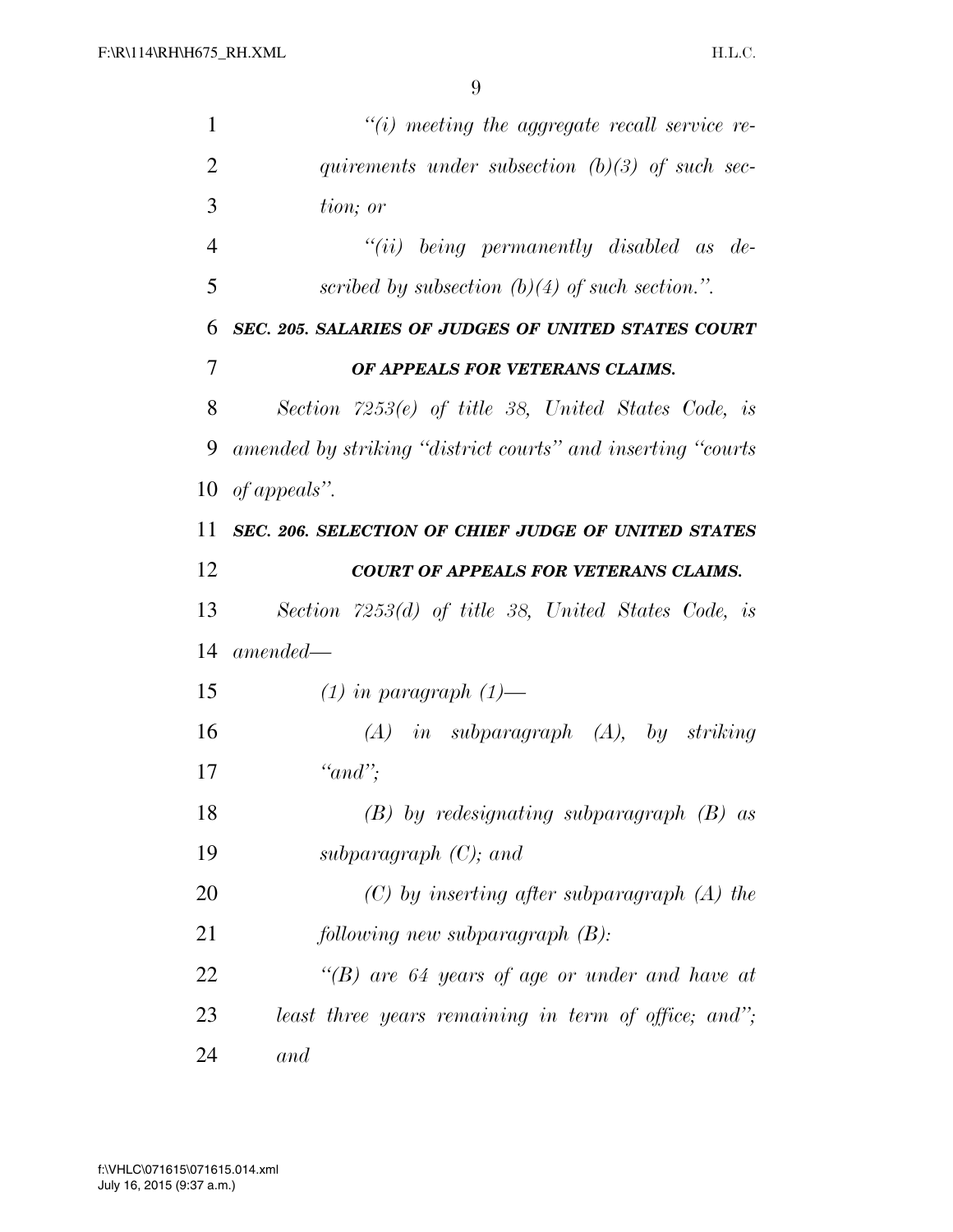*(2) by amending paragraph (2) to read as fol-lows:* 

 *''(2)(A) In any case in which there is no judge of the Court in regular active service who meets the requirements under paragraph (1), the judge of the Court in regular ac- tive service who is senior in commission and meets subpara- graph (A) or (B) and subparagraph (C) of paragraph (1) shall act as the chief judge.* 

 *''(B) In any case under subparagraph (A) of this para- graph in which there is no judge of the Court in regular active service who meets subparagraph (A) or (B) and sub- paragraph (C) of paragraph (1), the judge of the Court in regular active service who is senior in commission and meets subparagraph (C) shall act as the chief judge.''.* 

### *TITLE III—IMPROVEMENT OF CLAIMS PROCESSING*

*SEC. 301. INTERIM PAYMENTS OF COMPENSATION BENE-*

 *FITS UNDER LAWS ADMINISTERED BY THE SECRETARY OF VETERANS AFFAIRS.* 

 *(a) IN GENERAL.—Subchapter III of chapter 51 of title 38, United States Code, is amended by adding at the end the following new section:* 

### *''§ 5127. Interim payments of compensation benefits*

 *''(a) IN GENERAL.—In the case of a claim described in subsection (b), prior to adjudicating the claim, the Sec-*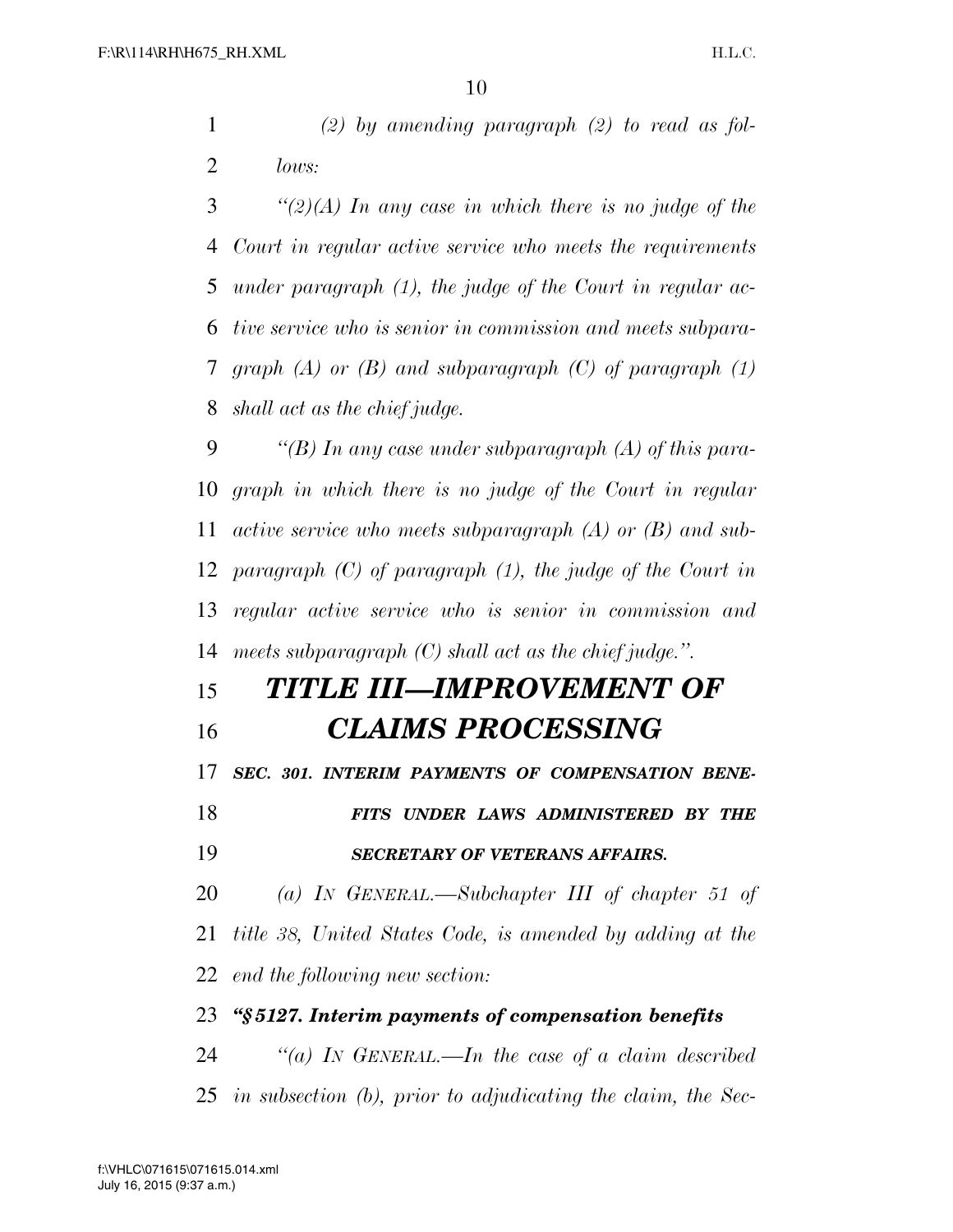*retary shall make interim payments of monetary benefits to the claimant based on any disability for which the Sec- retary has made a decision or, with respect to such a dis- ability that is not compensable, notify the claimant of the rating relating to such disability. Upon the adjudication of the claim, the Secretary shall pay to the claimant any monetary benefits awarded to the claimant for the period of payment under section 5111 of this title less the amount of such benefits paid to the claimant under this section.* 

 *''(b) CLAIM DESCRIBED.—A claim described in this subsection is a claim for disability compensation under chapter 11 of this title (including a claim regarding an in-creased rating)—* 

 *''(1) the adjudication of which requires the Sec- retary to make decisions with respect to two or more disabilities; and* 

 *''(2) for which, before completing the adjudica- tion of the claim, the Secretary makes a decision with respect to a disability that would result in the pay- ment of monetary benefits to the claimant upon the adjudication of the claim.''.* 

 *(b) CLERICAL AMENDMENT.—The table of sections at the beginning of such chapter is amended by adding at the end of the items relating to such subchapter the following new item:* 

*''5127. Interim payments of compensation benefits.''.*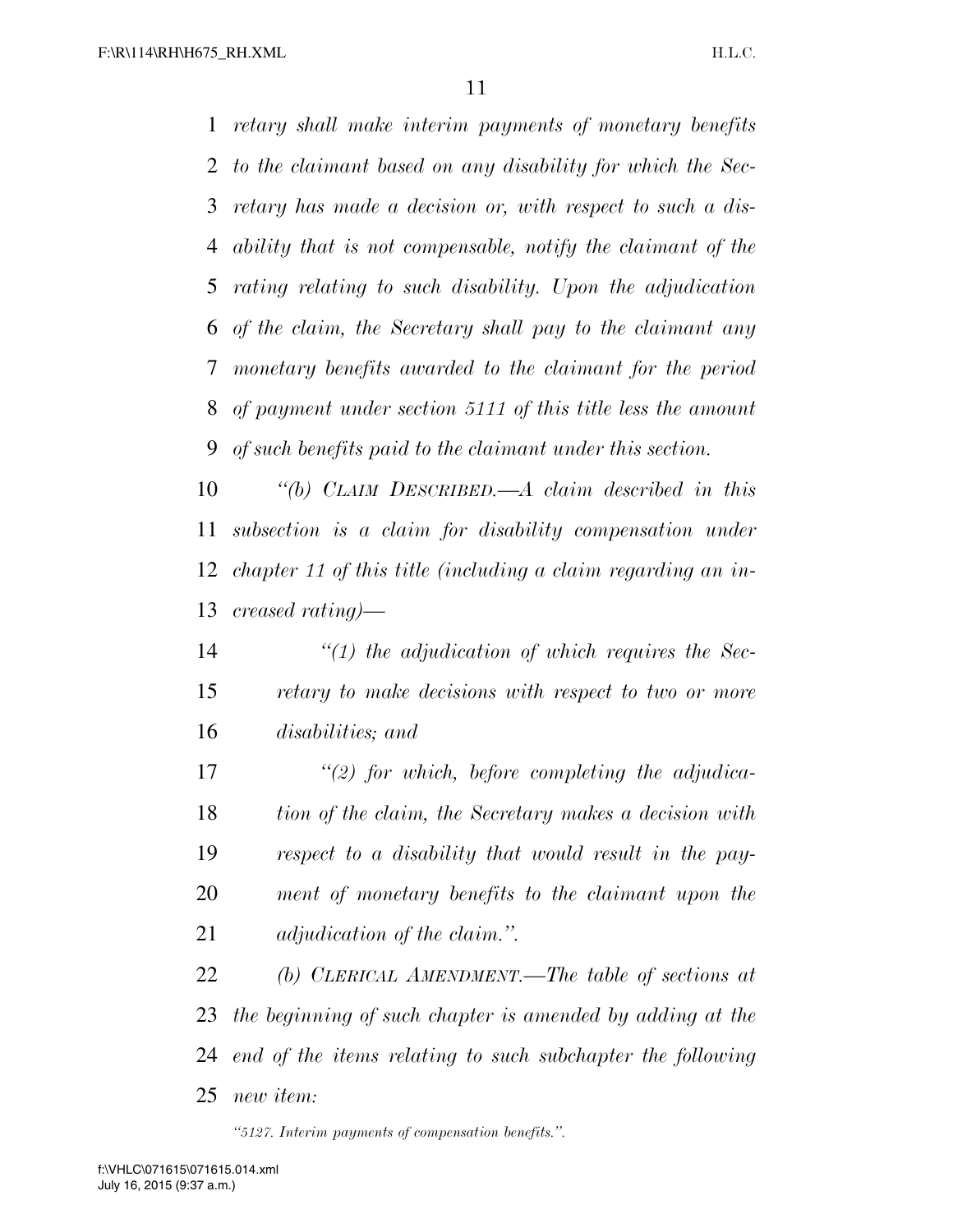### *SEC. 302. CLAIMS PROCESSORS TRAINING.*

 *(a) ESTABLISHMENT.—The Secretary of Veterans Af- fairs shall establish a training program to provide newly hired claims processors of the Department of Veterans Af- fairs with training for a period of not less than two years. In carrying out such program, the Secretary shall identify successful claims processors of the Department who can as-sist in the training of newly hired claims processors.* 

 *(b) ABILITY TO PROCESS CLAIMS.—The Secretary shall carry out the training program established under sub- section (a) without increasing the amount of time in which claims are processed by the Department.* 

 *(c) EFFECTIVE DATE.—This section shall take effect on the date that is one year after the date of the enactment of this Act.* 

 *SEC. 303. NOTICE OF AVERAGE TIMES FOR PROCESSING CLAIMS AND PERCENTAGE OF CLAIMS AP-PROVED.* 

 *(a) PUBLIC NOTICE.—The Secretary of Veterans Af- fairs shall post the information described in subsection (c)*—

 *(1) in a conspicuous place in each regional office and claims intake facilities of the Department of Vet-erans Affairs; and* 

 *(2) on the Internet Web site of the Department. (b) NOTICE TO APPLICANTS.—* 

July 16, 2015 (9:37 a.m.) f:\VHLC\071615\071615.014.xml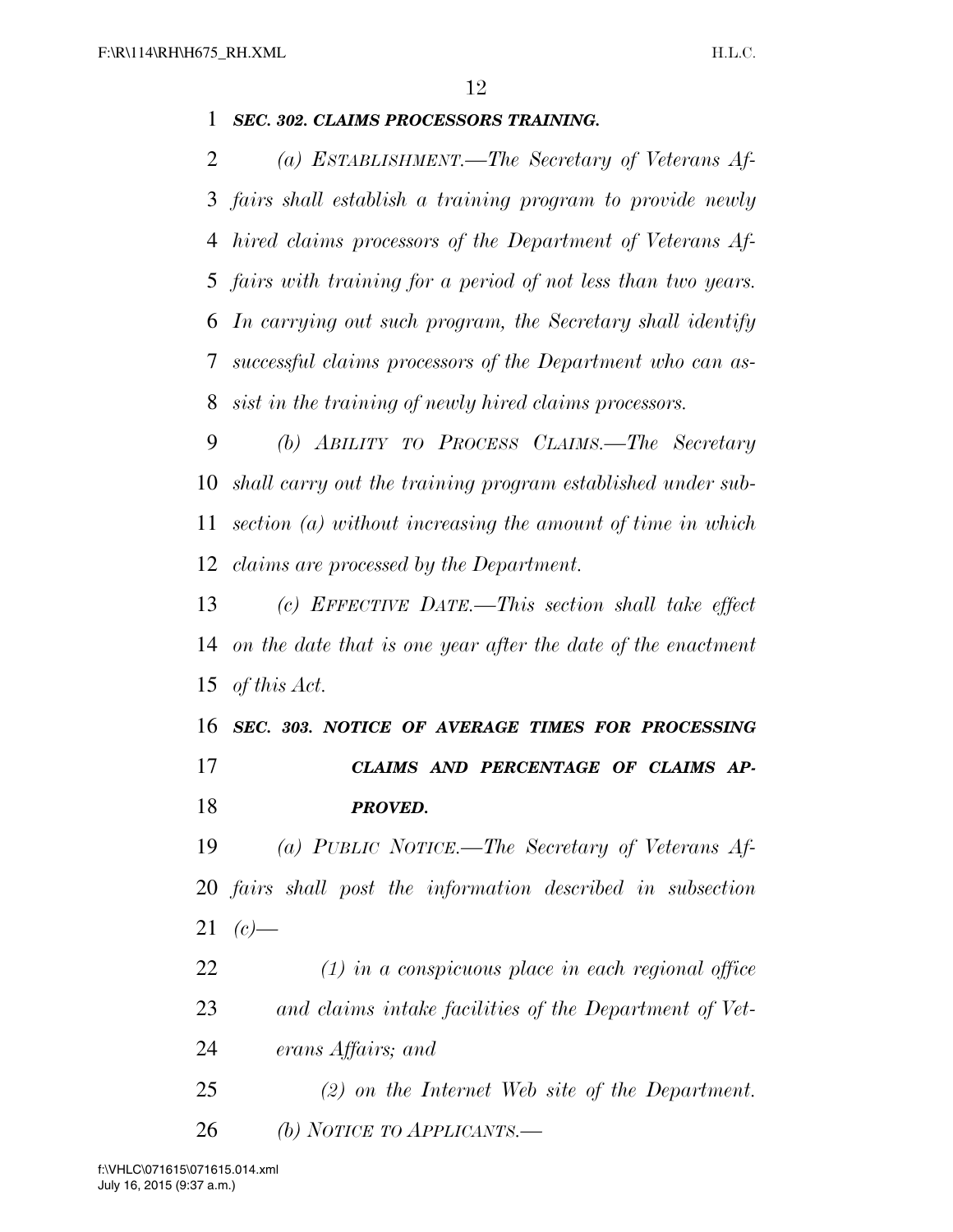| $\mathbf{1}$   | $(1)$ In GENERAL.—The Secretary shall provide to       |
|----------------|--------------------------------------------------------|
| 2              | each person who submits a claim for benefits under     |
| 3              | the laws administered by the Secretary before the per- |
| $\overline{4}$ | son submits such claim—                                |
| 5              | $(A)$ notice of the information described in           |
| 6              | subsection $(c)$ ; and                                 |
| 7              | $(B)$ notice that the person is eligible to re-        |
| 8              | ceive up to an extra year of benefits payments if      |
| 9              | the person files a claim that is fully developed.      |
| 10             | (2) $ACKNOWLEDGMENT$ OF RECEIPT OF NO-                 |
| 11             | TICE.—Each person who submits a claim for benefits     |
| 12             | under the laws administered by the Secretary shall     |
| 13             | include in such application a signed form acknowl-     |
| 14             | edging that the person received the information de-    |
| 15             | scribed in subsection $(c)$ .                          |
| 16             | (c) INFORMATION DESCRIBED.                             |
| 17             | $(1)$ IN GENERAL.—The information described in         |
| 18             | this subsection is the following:                      |
| 19             | $(A)$ The average processing time of the               |
| 20             | claims described in paragraph (2) and the per-         |
| 21             | centage of such submitted claims for which bene-       |
| 22             | <i>fits are awarded.</i>                               |
| 23             | $(B)$ The percentage of each of the following          |
| 24             | types of submitted claims for benefits under the       |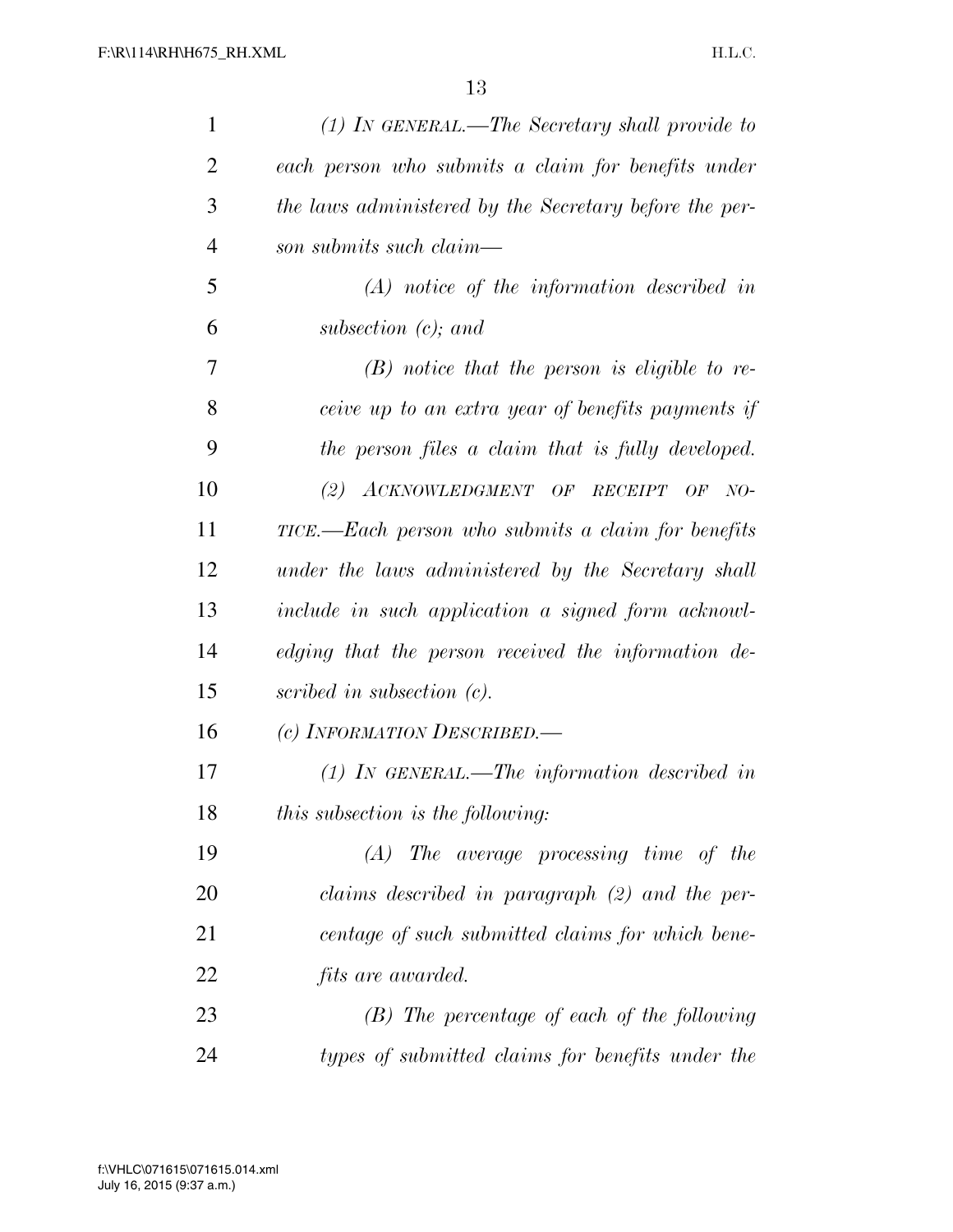| $\mathbf{1}$   | laws administered by the Secretary of Veterans         |
|----------------|--------------------------------------------------------|
| $\overline{2}$ | Affairs for which benefits are awarded:                |
| 3              | $(i)$ Claims filed by veterans who au-                 |
| $\overline{4}$ | <i>thorized a veterans service organization to</i>     |
| 5              | act on the veterans' behalf under a durable            |
| 6              | power of attorney.                                     |
| 7              | ( <i>ii</i> ) Claims filed by veterans who au-         |
| 8              | thorized a person other than a veterans                |
| 9              | service organization to act on the veterans'           |
| 10             | behalf under a durable power of attorney.              |
| 11             | (iii) Claims filed by veterans who did                 |
| 12             | not authorize a person to act on the vet-              |
| 13             | erans' behalf under a durable power of at-             |
| 14             | torney.                                                |
| 15             | $(2)$ CLAIMS DESCRIBED.—The claims described           |
| 16             | in this paragraph are each of the following types of   |
| 17             | claims for benefits under the laws administered by the |
| 18             | Secretary of Veterans Affairs:                         |
| 19             | $(A)$ A fully developed claim that is sub-             |
| 20             | mitted in standard electronic form.                    |
| 21             | $(B)$ A fully developed claim that is sub-             |
| 22             | mitted in standard paper form.                         |
| 23             | $(C)$ A claim that is not fully developed that         |
| 24             | is submitted in standard electronic form.              |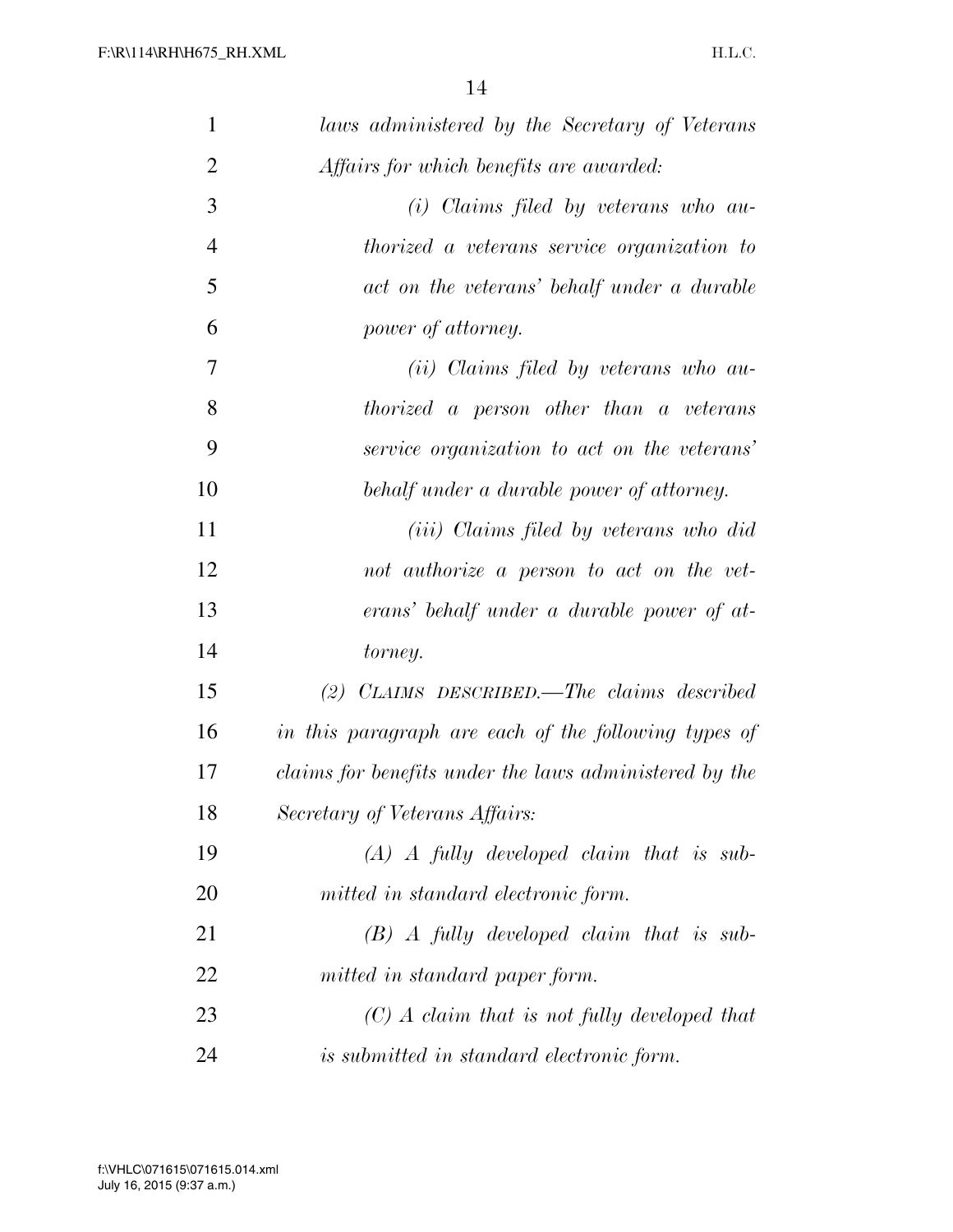| $\mathbf{1}$   | $(D)$ A claim that is not fully developed that                |
|----------------|---------------------------------------------------------------|
| $\overline{2}$ | is submitted in standard paper form.                          |
| 3              | $(E)$ A claim that is not fully developed that                |
| 4              | is submitted in non-standard paper form.                      |
| 5              | (3) UPDATE OF INFORMATION.—The information                    |
| 6              | described in this subsection shall be updated not less        |
| 7              | frequently than once each fiscal quarter.                     |
| 8              | TITLE IV—OTHER MATTERS                                        |
| 9              | SEC. 401. CLARIFICATION OF ELIGIBLE RECIPIENTS OF             |
| 10             | CERTAIN ACCRUED BENEFITS UPON DEATH                           |
| 11             | OF BENEFICIARY.                                               |
| 12             | (a) ELIGIBILITY OF ESTATE.—Section 5121(a)(2) of              |
| 13             | title 38, United States Code, is amended—                     |
| 14             | $(1)$ in the matter preceding subparagraph $(A)$ ,            |
| 15             | by inserting ", or estate," after "person"; and               |
| 16             | $(2)$ by adding at the end the following new sub-             |
| 17             | <i>paragraph:</i>                                             |
| 18             | "(D) The estate of the veteran (unless the es-                |
| 19             | tate will escheat).".                                         |
| 20             | (b) EFFECTIVE DATE.—The amendment made by sub-                |
| 21             | section (a) shall apply with respect to the death of an indi- |
| 22             | vidual on or after the date that is two years after the date  |
| 23             | of the enactment of this Act.                                 |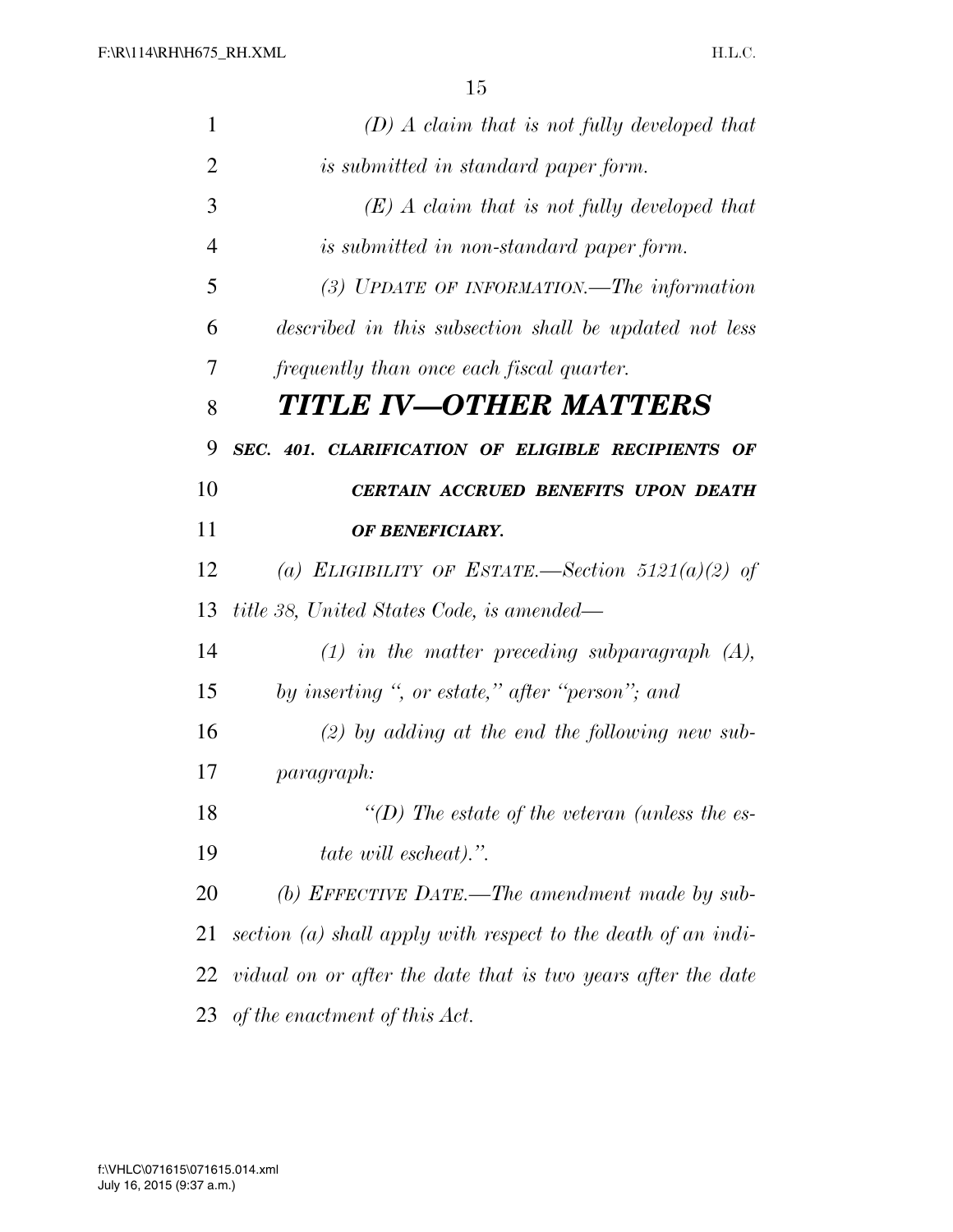### *SEC. 402. OBSERVANCE OF VETERANS DAY.*

 *(a) TWO MINUTES OF SILENCE.—Chapter 1 of title 36, United States Code, is amended by adding at the end the following new section:* 

### *''§ 145. Veterans Day*

 *''The President shall issue each year a proclamation calling on the people of the United States to observe two minutes of silence on Veterans Day in honor of the service and sacrifice of veterans throughout the history of the Na-tion, beginning at—* 

- *''(1) 3:11 p.m. Atlantic standard time;*
- *''(2) 2:11 p.m. eastern standard time;*
- *''(3) 1:11 p.m. central standard time;*
- *''(4) 12:11 p.m. mountain standard time;*
- *''(5) 11:11 a.m. Pacific standard time;*
- *''(6) 10:11 a.m. Alaska standard time; and*
- *''(7) 9:11 a.m. Hawaii-Aleutian standard time.''.*
- *(b) CLERICAL AMENDMENT.—The table of sections for*
- *chapter 1 of title 36, United States Code, is amended by*

*adding at the end the following new item:* 

*''145. Veterans Day.''.* 

Amend the title so as to read: ''A bill to increase, effective as of December 1, 2015, the rates of compensation for veterans with service-connected disabilities and the rates of dependency and indemnity compensation for the survivors of certain disabled veterans, to amend title 38, United States Code, to improve the United States